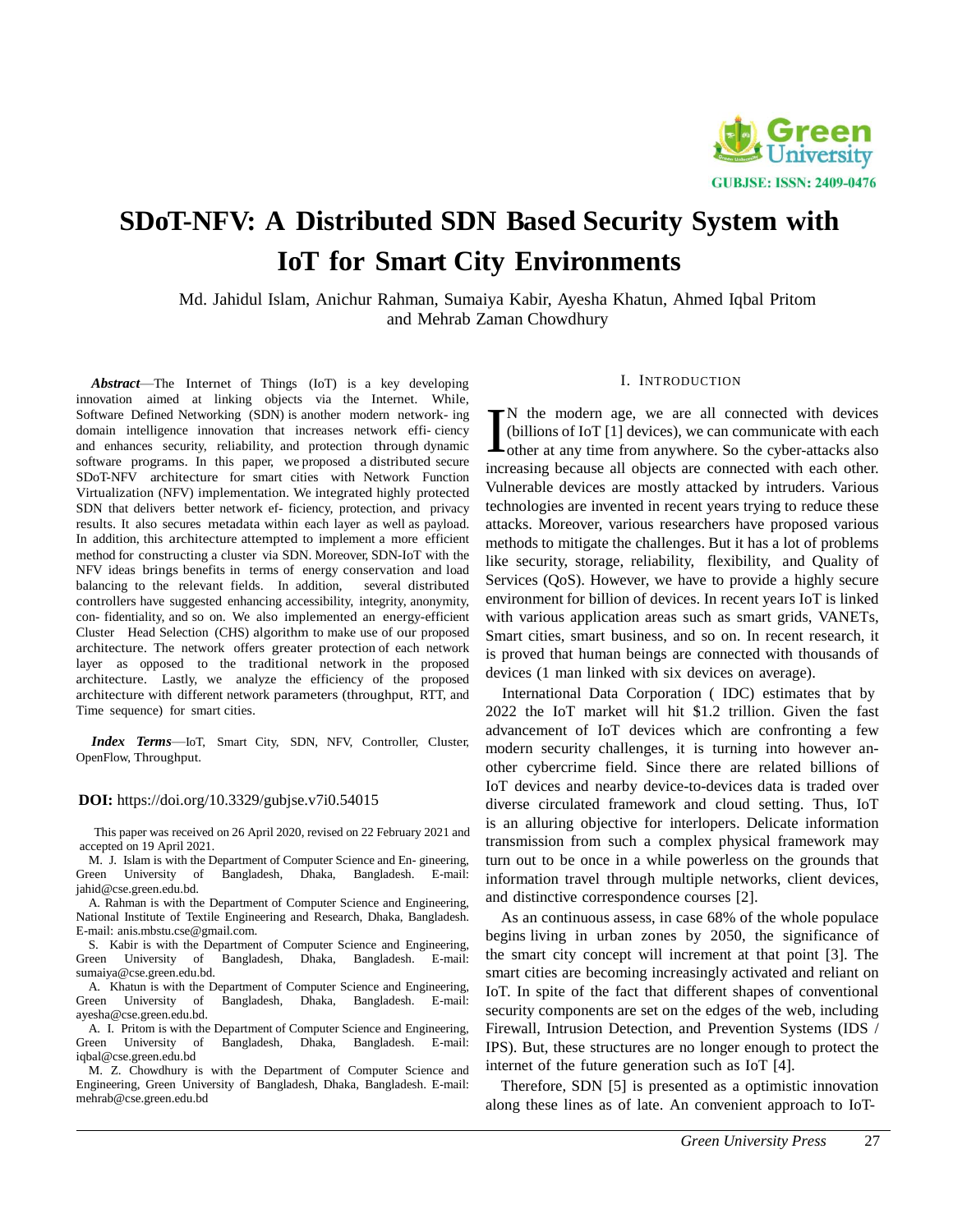related privacy concerns is the SDN. The principle normal for this innovation, which provides the addition security with flexibility. It has two planes (Data Plane and Control Plane). It also provides security with multiple controllers (security, application). Moreover, it has secure gateway that enhance the privacy and security. Also, it has several communication protocols. OpenFlow [6] is one of the most common communication synchronisation protocols.

On the basis of the discussion above, we also proposed a stable distributed smart city SDN-IoT network architecture with NFV resolving limitations in traditional network environments. This model enhances the security and privacy of the system where SDN, NFV provides additional security with reliability and flexibility. It also mitigates the cyberattacks from outside of the networks. Also, enhances the network lifetime.

The paper's fundamental contribution is summed up as follows:

- Authors propose "SDoT-NFV" architecture for enhancing security and privacy with NFV implementation for the smart city.
- An energy-aware CHS algorithm is presented that selects the Cluster Heads (CHs) among the IoT devices.
- Moreover, we have addressed an SDN environment which can be capable of enhancing security, scalability as well as privacy of the network.

Organization: In section II, we have presented and examined the recent relevant works. Then, the authors have described the background study in section III. After that, in section IV, the authors suggested a stable SDoT-NFV model for smart cities with an energy-aware CHS algorithm. Moreover, the result analysis is shown in section V. Finally, the authors have concluded the paper with directions in section VI.

## II. RELATED WORKS

Recently, a remarkable number of researchers are working on the basis of emerging technology like SDN. IoT, NFV, and so on in different applications efficiently. In this section, we have presented some existing research as follows:

# *A. SDN in IoT Network*

A privacy-preserving system has been proposed by Gheisari et al. [7] using SDN-IoT network. The authors mention some privacy issues and try to solve the problem compared with the existing system using mininet-wifi.

An SDN-IoT based method has been proposed by Wang et al. [8] using the benefits of SDN network. Authors consider flexibility and privacy-preserving issues. Also, shows some experiments to prove their work effectiveness.

An IoT-SDN-based control system has been presented by rego et al. [9] for smart cities. Authors try to reduce the time for urban traffic for emergency resources. Moreover, the authors proposed an algorithm for traffic routes and show experimental results using mininet.

In the period 2012 to 2016, An ongoing work [10], Tayyaba et al. (2017) reviewed different proposed SDN answers for IoT. The research also did a comparative examination of different solutions.

For different purposes, Flauzac et al . ( 2015) [11] have proposed an architecture based on the SDN. Their exploration has concentrated on building up a design to incorporate a wide range of systems like wired, remote, Ad-Hoc, Sensor systems.

Moreover, a stable IoT system based on the SDN has been defined in [12]. Vandan et al. have suggested an IoT environment based security platform using SDN.

# *B. SDN-IoTwith NFV*

An SDN-NFV architecture has been presented [13] for security management in IoT networks. Authors mention some security challenges and try to solve using cyber-security tools and technologies. Also, authors successfully implemented and evaluated the system security. They have been designed also a autonomous system using SDN-NFV that monitors the activities.

Authors [14] have been described the open issues and challenges relating to the SDN-NFV in IoT networks. Also, comparing security issues to the conventional networks and providing some future directions.

Another [15] has been analyzed on 4G network using SDN and NFV technologies. They have focused on the energy savings and try to analyze the current research challenges based on the existing works.

## *C. IoT-SDN based NFV for Smart City*

Rahman et al. (2019) have proposed "DistBlockSDN" architecture for smart cities in [16]. Also, authors have presented a secure architecture using an energy aware cluster Head Selection algorithm and shows the experimental results and compare to the existing works.

Another [17] secure architecture has been presented to secure the smart city using smart technologies like SDN, NFV. In that paper, authors analyzed the challenges and presented a architecture to overcome the security challenges using black network.

In similar research, Mukherjee et al. (2020) have proposed SDN based security in the IoT network form smart cities in [20]. Then, they have addressed the cluster head selection strategy for extracting IoT sensor data properly. Further, the authors have used multiple distributed controllers to provide high privacy, integrity, as well as more security to the distributed IoT network efficiently.

Arasteh et al. (2016) have described several concepts of smart cities, motivations, applications, and features after pro- viding a broad, comprehensive overview of different existing works [22]. They also highlighted some typical challenges like security, privacy, heterogeneity, reliability, etc.

From the above premises, we have noticed that several researchers have correctly identified the security problems and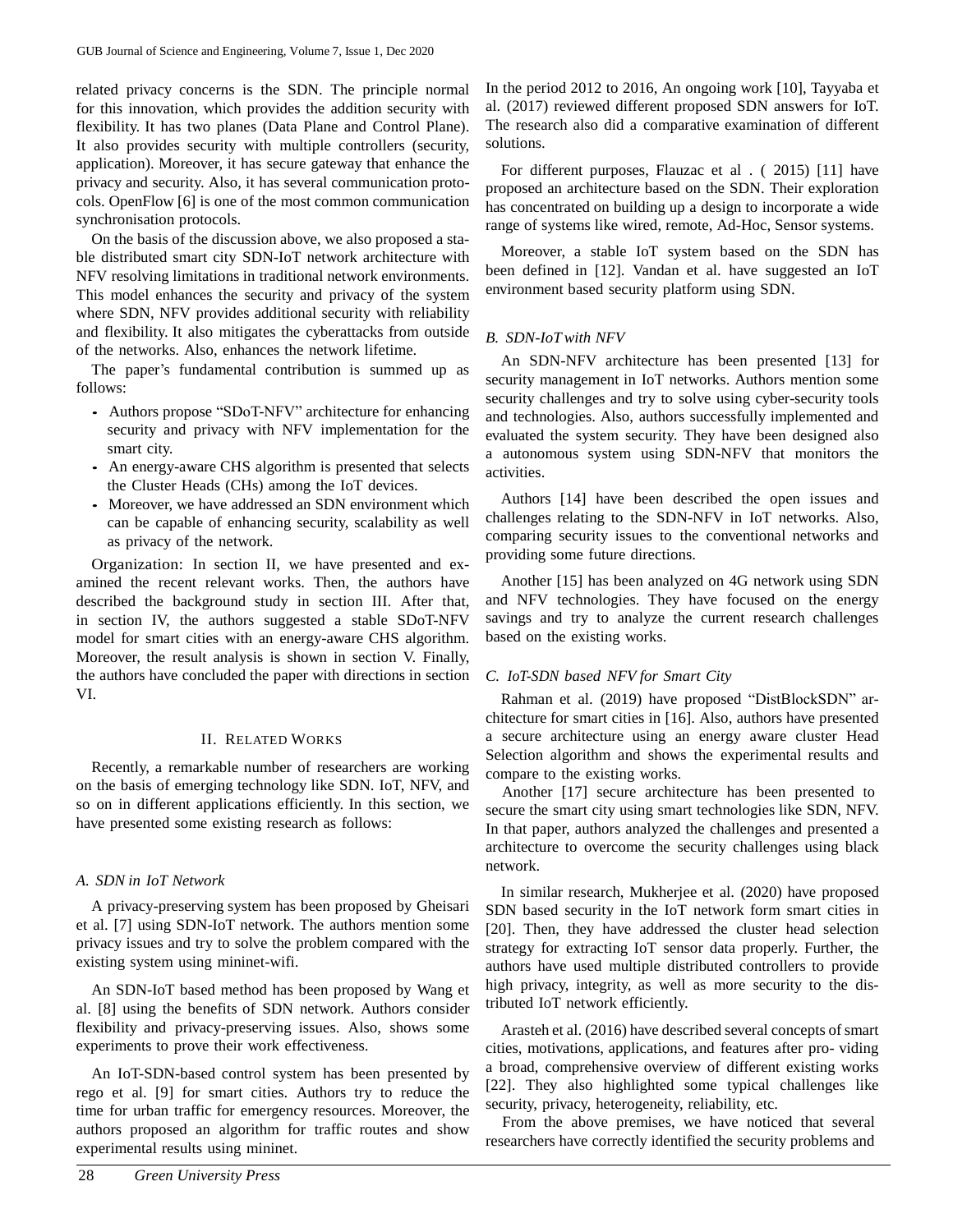| <b>Works</b>          | Application<br>areas | <b>Technologies</b> | <b>Security</b><br>issues | Quality of Ser-<br>vices (QoS) | <b>CHS</b><br>Algorithm |
|-----------------------|----------------------|---------------------|---------------------------|--------------------------------|-------------------------|
| Vandana et al. [12]   | <b>IoT</b> Networks  | SDN-IoT             |                           | $\times$                       | $\times$                |
| Zarca et al. [13]     | <b>IoT</b> Networks  | <b>SDN-NFV</b>      |                           | $\times$                       | $\times$                |
| Rahman et al. [16]    | <b>Smart City</b>    | <b>SDN-NFV</b>      |                           | $\times$                       |                         |
| Islam et al. $[17]$   | <b>Smart City</b>    | <b>SDN-NFV</b>      |                           | $\cdot$                        | $\times$                |
| Sinh et al. $[18]$    | <b>IoT</b> Networks  | <b>SDN-NFV</b>      | $\times$                  | $\checkmark$                   | $\times$                |
| Almustafa et al. [19] | 4G Networks          | <b>SDN-NFV</b>      |                           | $\cdot$                        | $\times$                |
| Mukherjee et al. [20] | <b>Smart City</b>    | <b>SDN-NFV</b>      |                           |                                | $\times$                |
| Molina et al. [21]    | <b>IoT</b> Ecosystem | <b>SDN-NFV</b>      | $\checkmark$              | $\times$                       | $\times$                |
| <b>Proposed</b>       | <b>Smart City</b>    | <b>SDN-NFV</b>      | $\checkmark$              | ✓                              | ✓                       |

TABLE I: Recent related works analysis

try to solve the problem using various emerging technologies. Finally, we have compared our proposed architecture with various recent works which are shown in Table I.

# III. BACKGROUND

In the following segment, We provided some research related background study: SDN, NFV model with SDN-IoT.

# *A. Software Defined Networking (SDN)*

Software Defined Networking is a new paradigm , that has a great impact on network building and research activities. SDN can separate control plane from the data plane. In control plane, data can be controlled and management. Fig. 1 shows the SDN basic architecture. Moreover, it facilitates the [23] network evaluation and configuration. Improving network performance and using the network most efficiently assets are main benefits of SDN. Even the data plan computers are run randomly.



Fig. 1: SDN Architecture

essential network consensus, the IoT controller may establish networking rules and regulations and for each regulation, coordinate with the SDN controller. Heterogeneity of devices conquered by the SDN controller as well as observing the approaching and active traffic. SDN regulators alleviate both inside and outer assaults. In this way it can make sure of the biological IoT system proficiently.



Fig. 2: SDN-IoT Architecture

## *B. SDN Architecture with IoT Network*

Adjustment of IoT systems with the SDN design could be a key developing innovation that plays a key part in remote network protection which is shown in Fig. 2. In [24]– [26] , SDN architecture implementations with IoT paradigm. The primary component is the IoT specialist who detects, collects, and analyses the recognition layer data. Based on the

# *C. SDN-IoT Architecture with NFV*

Network virtualization feature incorporates the concept of utilizing virtual machines that play out the steering, exchanging, and other system works as opposed to utilizing committed equipment as appeared in Fig. 3. Be that as it may, NFV [27] requires to be controlled and organized. In this manner, the SDN accompanies an answer for deal with all the virtual machines and systems by decoupling the control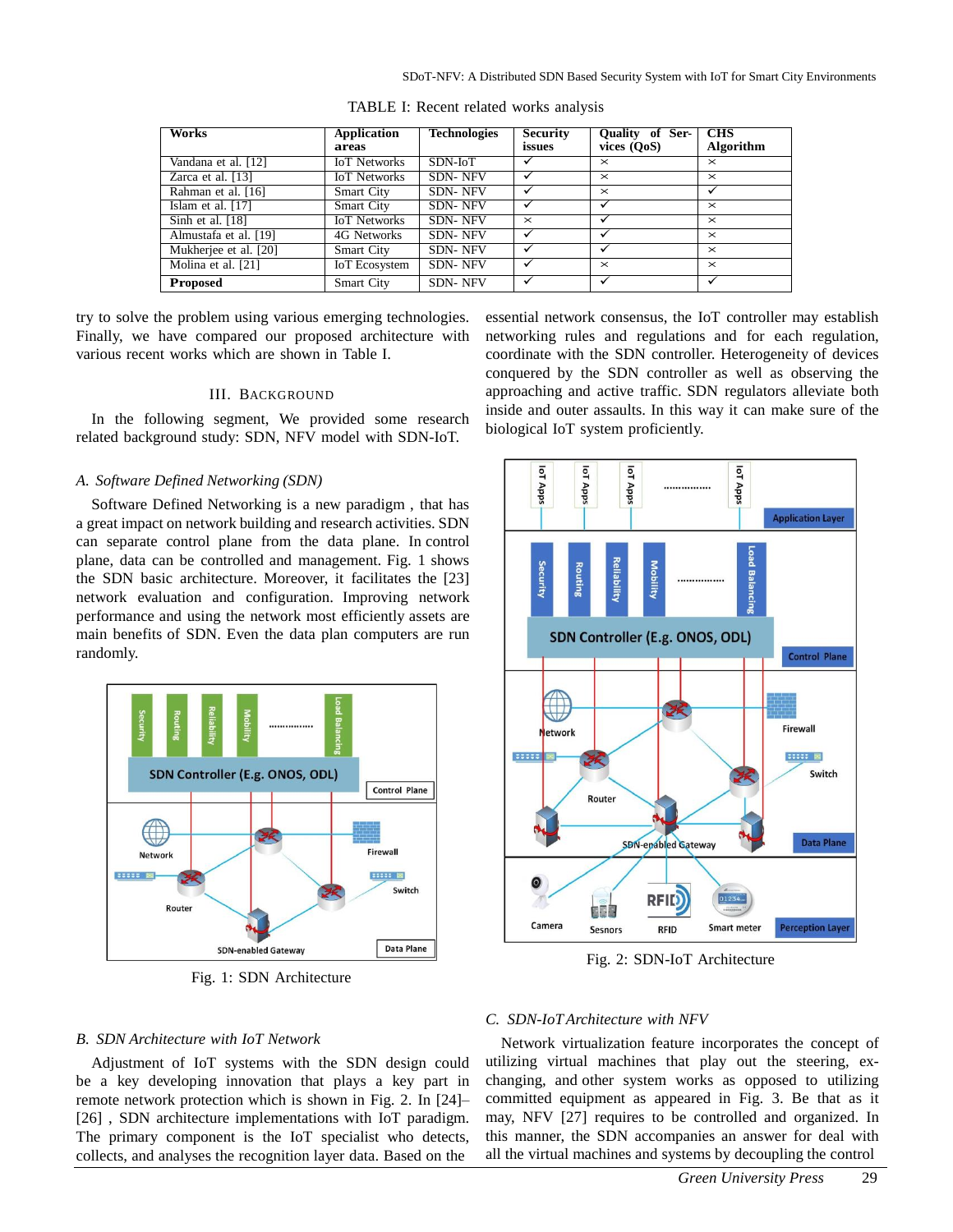plane and information plane. IoT framework is conveyed in nature and sensor hubs continue communicating information to regulator applications followed by seeing the earth. This is the explanation, programming characterized IoT biological system usage has been more proficient as far as low force utilization, execution improvement, and decreasing security concerns. The pith of SDN/NFV in the IoT ecosystem system lies in getting better find capacity, productivity, the executives, less complex help affixing, application provisioning, and comprehending interoperability among heterogeneous devices [28]. Authors essentially present software-defined gateway opposed to utilizing customary entryways. However, OpenFlow is a communication protocol which gives the permission of data packets. In this manner, NFV combined with SDN infers less space and force utilization upgrading the presentation of a system in a superior manner.



Fig. 3: NFV with SDN [29].

# IV. PROPOSED MODEL FOR SMART CITIES

In proposed section, we have presented a secure SDN-NFV model that gives the network more security, reliability, and robustness. Moreover, authors presented a energy- aware CHS algorithm. Fig. 4 shows the proposed model.

In the most part, without properly thought out structure, an enormous IoT-based network can not be skilfully cared in. Because of this, we need a cluster concept and think about that there will be a regulator (Cluster design head is called controller). And we have to effectively pick a cluster head from each array. Moreover, clusters select a Gateway Node (GN) that gives the permission for valid node in the cluster domain.

Those domains are defined by:

- An SDN Cluster Head (SDNCH) coordinates a cluster domain.
- SDN Gateway nodes are known as the SDNCH and Sensor Nodes (SN) connective nodes.



Fig. 4: Proposed "SDoT-NFV" Architecture.



Fig. 5: Clusters Head Selection Process

SDNCH deal with the group area as well as track and productively that secure the cluster domains from the outside attacks. Thus, SDNCH within the cluster domain may be viewed as a security enforcer maintaining the security of the system.

In this section, the authors proposed an energy-efficient cluster head selection algorithm (Algorithm. 1), which shown in Fig. 5. The main goal of the algorithm is to save the energy of each node and send the data to the desired destination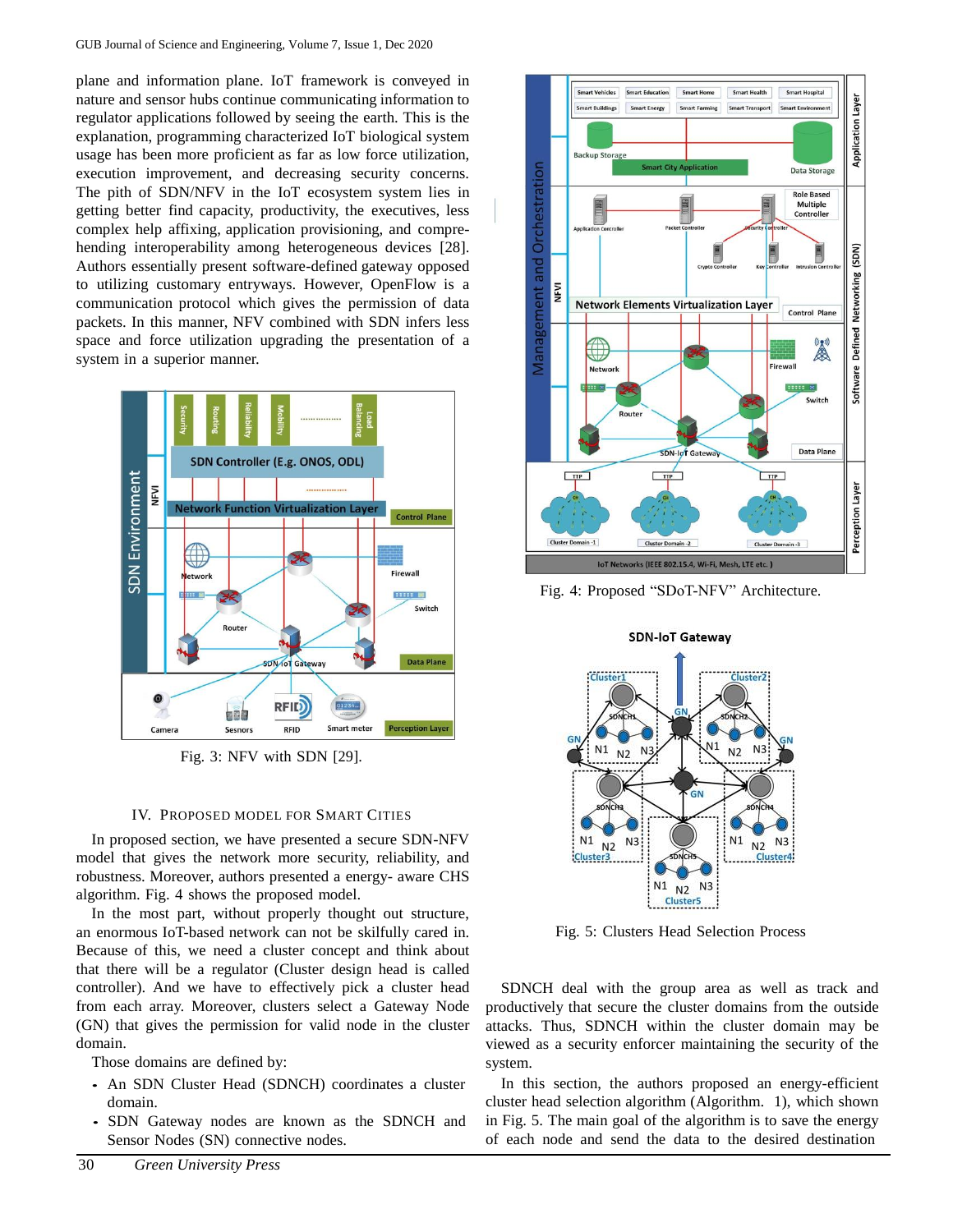[30]. For increasing the lifetime of the network, Cluster Heads (CHs) are evenly distributed among the network. In the algorithm, we have sorted the IoT nodes with their energy. Then, calculate the distance of IoT devices. After that, we measured the highest energy values among the IoT nodes and lowest distance nodes. Then, primarily considered that the cluster heads among the clusters.

All the sensors node receive the information from the IoT network areas and broadcasting the information by the base station. Before going to sleep, each node transmits data to the CHS. Finally, data sent to the base stations after collecting the data by the CHs through standard SDN gateway. Only can safe and secure CHs reach the destination. Finally, Table II shows the comparison of existing algorithms with our proposed algorithm and Table III also shows the notation of the proposed algorithm.

We have also provided different fundamental building blocks for a smart city with a stable distributed SDN-IoT architecture.

Moreover, to increases the communication connection and network bandwidth as it distributes the data traffic. multiple controller presence eliminates single-point-of-failure incentives. According to the consequence the threats can be mitigated. Some multiple controllers are shown in the following section:

- **Application Controller** The application controller has been configured to track the architecture for malicious use. This controller is decoupled from the packet controller due to its centralized nature, leading to increased risks.
- **Packet Controller** Packet controller used for packet analyzer that creates a restriction zone for packets to enter in the network. It detects the malicious packets and discards from the network.
- **Security Controller**
	- Key Controller: Symmetric and asymmetric keys are maintained by this controller. It is also acted as a key server which is controlled by the TTP.
	- Intrusion Controller: This method is capable of accessibility and safe routing through the maintenance and management of through flow's traffic laws. Mitigation of the infringement is also being undertaken here.
	- Crypto Controller: The fundamental obligations of this module are credibility, anonymity, transparency, authentication, authorization, and identification. This controller requires keys for each operation, ror each operation, a connection with the key controller is needed.

In addition to controlling the cluster domain, the security controller also monitors and ties down each cluster to shield it from the assaults caused both inside and outside. Using the OpenFlow convention, SDN manages all frame interface packets that are based on the parts of the flow table. However, a variety of researchers have been applied to different forms of smart city architecture.

## V. RESULTS AND DISCUSSIONS

# *A. Simulation Setup*

For simulation purpose, authors used mininet-wifi. Also, Wireshark used as a packet analyzer where we have used OpenFlow protocol for communication which is shown in Table IV. Authors used 4 SDN Controllers and 2 Gateways with 1 to 50 nodes. We have built a topology in  $3000 \text{m} \times$ 

3000m with 800s simulation time. We have evaluated the performance of Average throughput, round trip time, and time sequence(tcptrace).

# *B. Throughput comparisons*

For various number of nodes we have shown average throughput in Fig. 6. For 0-5s the graph is roughly identical. After 6s later the throughput is decreased for less no. of nodes. Since cluster heads can transfer data traffic to the control plane through several gateways, the risk of traffic congestion or inefficiencies within one gateway is greatly reduced also if node numbers increase. Because of this, the topology of 50 nodes relatively offers better throughput distribution opposed with others.

Fig. 7 indicates an similar improvement in the average performance of both networks before they reach 6000bits /s, but upon 5s the performance of extensive MINA decreases unexpectedly, while the performance of 50 topology nodes is comparable. Since the authors have utilized various controllers in the proposed network architecture for appropriate network traffic distribution among the respective controllers, this minimizes time delays and increases network performance. Additionally, network feature virtualization management and orchestration strengthen the network load balancing resulting in better efficiency of the throughput.

## *C. Round Trip Time Comparisons*

For various numbers of nodes, Fig. 8 shows that at the beginning of the time period the RTT is similar. After increasing the time periods the RTT also increases for 10 and 20 nodes but the RTT for 50 nodes are identical or no changes. When it reaches 5-10s that performs worst for different nodes. After that, it performs better for 20-25s. But overall the RTT performs better for 50 nodes in the network.

In addition , the authors compare the 50 node RTT with another [34] OpenFlow based protocol. Illustrate the effect in Fig. 9. It indicates that 50 nodes are needed quite a while before 9s contrast and the OF-based protocol by round trip. But after 10s later, 50-node RTT smoothly decreases compared with the OF-based protocol. There is no question that IoT nodes will connect to SDN-IoT access points via various cluster heads to avoid network congestion for the implementation of the clustering method within the network. As a consequence, network latency is reduced and the round trip time is increased too.

# *D. Time Sequence (tcptrace) Comparisons*

Time Sequence (tcptrace) displays the transmitted TCP metrics like segments and acknowledgments. Fig. 10 indicates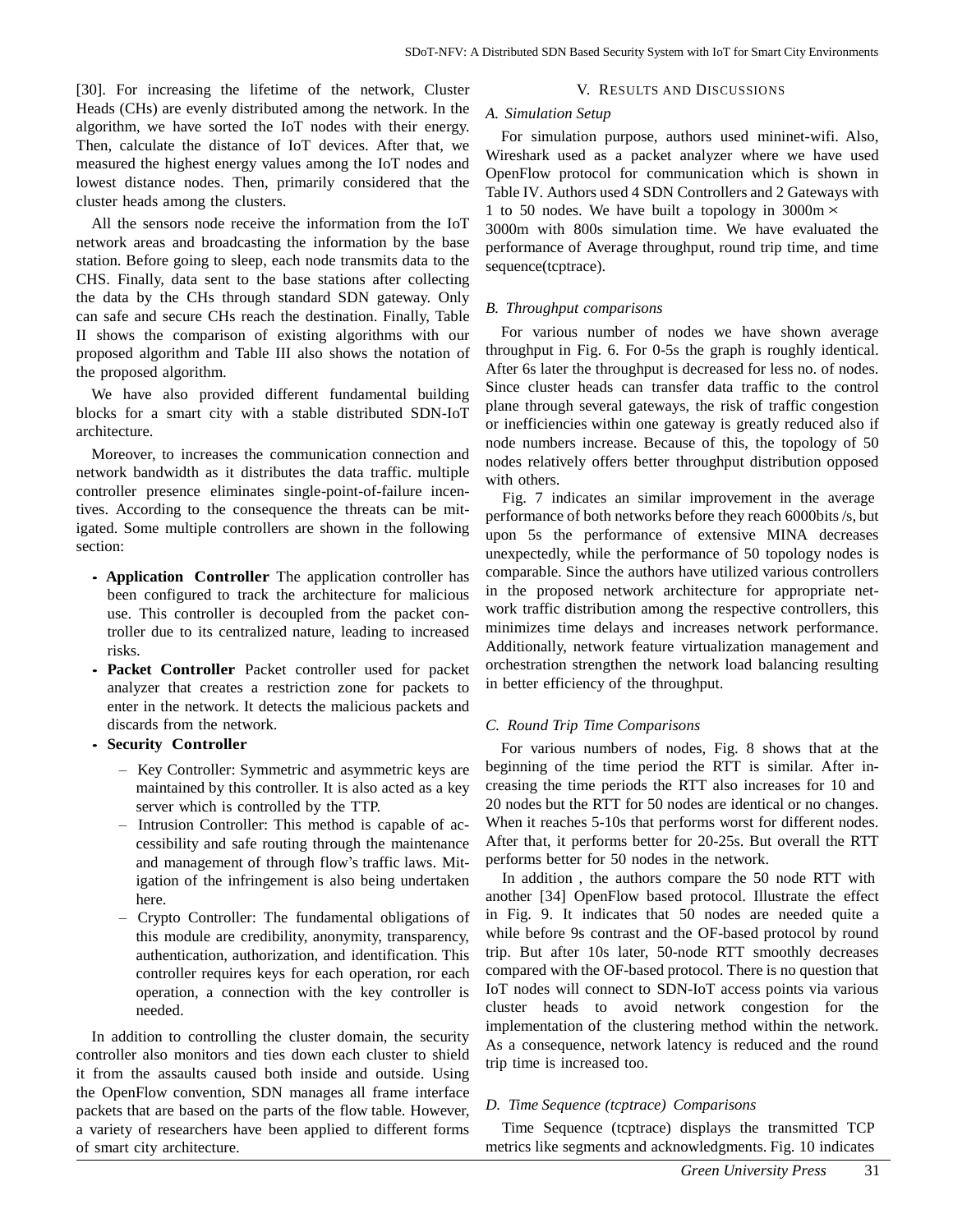**Algorithm 1**: Energy Efficiency CHS Algorithm

| Output: $\delta$ ;<br>$1$ while $(1)$ do<br>for $i \leftarrow 1$ to $\Upsilon - 1$ do<br>2<br>$min = i$<br>3<br>for $j \leftarrow i + 1$ to Y do<br>4<br>if $(\Phi[i] < \Phi[\text{min}])$ then<br>5<br>$min = j$<br>6<br>end<br>7<br>$swap(\Phi[i], \Phi[\min])$ end<br>8<br>end<br>9<br><b>return</b> Sorted List of N odes Based on Energy $(\Phi - \psi)$<br>10<br>$\zeta \leftarrow G_{dist}(\Phi - \psi)$<br>11<br>for $i \leftarrow 1$ to $\Upsilon$ do<br>12<br>$ \delta \leftarrow [\Phi[Max]\zeta]$<br>13<br>end<br>14<br>$\Phi_{\text{station}} \leftarrow \mu$<br>15<br>for $i \leftarrow 1$ to n do<br>16<br>send request $\leftarrow \delta$<br>17<br>if $\mu > \Phi_{\delta}$ , then<br>18<br>send data $\leftarrow \delta_1$<br>19<br>else if $\mu > \Phi_{\delta_2}$ then<br>20<br>send data $\leftarrow \delta_2$<br>21<br>else<br>22<br>send data $\leftarrow \delta_n$<br>23<br>end<br>24<br>end<br>25<br>return $\delta$<br>26<br>end<br>27 |    | Input: $Y$ ; |  |
|------------------------------------------------------------------------------------------------------------------------------------------------------------------------------------------------------------------------------------------------------------------------------------------------------------------------------------------------------------------------------------------------------------------------------------------------------------------------------------------------------------------------------------------------------------------------------------------------------------------------------------------------------------------------------------------------------------------------------------------------------------------------------------------------------------------------------------------------------------------------------------------------------------------------------------------------------------------|----|--------------|--|
|                                                                                                                                                                                                                                                                                                                                                                                                                                                                                                                                                                                                                                                                                                                                                                                                                                                                                                                                                                  |    |              |  |
|                                                                                                                                                                                                                                                                                                                                                                                                                                                                                                                                                                                                                                                                                                                                                                                                                                                                                                                                                                  |    |              |  |
|                                                                                                                                                                                                                                                                                                                                                                                                                                                                                                                                                                                                                                                                                                                                                                                                                                                                                                                                                                  |    |              |  |
|                                                                                                                                                                                                                                                                                                                                                                                                                                                                                                                                                                                                                                                                                                                                                                                                                                                                                                                                                                  |    |              |  |
|                                                                                                                                                                                                                                                                                                                                                                                                                                                                                                                                                                                                                                                                                                                                                                                                                                                                                                                                                                  |    |              |  |
|                                                                                                                                                                                                                                                                                                                                                                                                                                                                                                                                                                                                                                                                                                                                                                                                                                                                                                                                                                  |    |              |  |
|                                                                                                                                                                                                                                                                                                                                                                                                                                                                                                                                                                                                                                                                                                                                                                                                                                                                                                                                                                  |    |              |  |
|                                                                                                                                                                                                                                                                                                                                                                                                                                                                                                                                                                                                                                                                                                                                                                                                                                                                                                                                                                  |    |              |  |
|                                                                                                                                                                                                                                                                                                                                                                                                                                                                                                                                                                                                                                                                                                                                                                                                                                                                                                                                                                  |    |              |  |
|                                                                                                                                                                                                                                                                                                                                                                                                                                                                                                                                                                                                                                                                                                                                                                                                                                                                                                                                                                  |    |              |  |
|                                                                                                                                                                                                                                                                                                                                                                                                                                                                                                                                                                                                                                                                                                                                                                                                                                                                                                                                                                  |    |              |  |
|                                                                                                                                                                                                                                                                                                                                                                                                                                                                                                                                                                                                                                                                                                                                                                                                                                                                                                                                                                  |    |              |  |
|                                                                                                                                                                                                                                                                                                                                                                                                                                                                                                                                                                                                                                                                                                                                                                                                                                                                                                                                                                  |    |              |  |
|                                                                                                                                                                                                                                                                                                                                                                                                                                                                                                                                                                                                                                                                                                                                                                                                                                                                                                                                                                  |    |              |  |
|                                                                                                                                                                                                                                                                                                                                                                                                                                                                                                                                                                                                                                                                                                                                                                                                                                                                                                                                                                  |    |              |  |
|                                                                                                                                                                                                                                                                                                                                                                                                                                                                                                                                                                                                                                                                                                                                                                                                                                                                                                                                                                  |    |              |  |
|                                                                                                                                                                                                                                                                                                                                                                                                                                                                                                                                                                                                                                                                                                                                                                                                                                                                                                                                                                  |    |              |  |
|                                                                                                                                                                                                                                                                                                                                                                                                                                                                                                                                                                                                                                                                                                                                                                                                                                                                                                                                                                  |    |              |  |
|                                                                                                                                                                                                                                                                                                                                                                                                                                                                                                                                                                                                                                                                                                                                                                                                                                                                                                                                                                  |    |              |  |
|                                                                                                                                                                                                                                                                                                                                                                                                                                                                                                                                                                                                                                                                                                                                                                                                                                                                                                                                                                  |    |              |  |
|                                                                                                                                                                                                                                                                                                                                                                                                                                                                                                                                                                                                                                                                                                                                                                                                                                                                                                                                                                  |    |              |  |
|                                                                                                                                                                                                                                                                                                                                                                                                                                                                                                                                                                                                                                                                                                                                                                                                                                                                                                                                                                  |    |              |  |
|                                                                                                                                                                                                                                                                                                                                                                                                                                                                                                                                                                                                                                                                                                                                                                                                                                                                                                                                                                  |    |              |  |
|                                                                                                                                                                                                                                                                                                                                                                                                                                                                                                                                                                                                                                                                                                                                                                                                                                                                                                                                                                  |    |              |  |
|                                                                                                                                                                                                                                                                                                                                                                                                                                                                                                                                                                                                                                                                                                                                                                                                                                                                                                                                                                  |    |              |  |
|                                                                                                                                                                                                                                                                                                                                                                                                                                                                                                                                                                                                                                                                                                                                                                                                                                                                                                                                                                  |    |              |  |
|                                                                                                                                                                                                                                                                                                                                                                                                                                                                                                                                                                                                                                                                                                                                                                                                                                                                                                                                                                  |    |              |  |
|                                                                                                                                                                                                                                                                                                                                                                                                                                                                                                                                                                                                                                                                                                                                                                                                                                                                                                                                                                  |    |              |  |
|                                                                                                                                                                                                                                                                                                                                                                                                                                                                                                                                                                                                                                                                                                                                                                                                                                                                                                                                                                  | 28 |              |  |

TABLE II: Comparison of existing algorithms with algorithm proposed

| Works                | Node Sorting with Energy Gravity<br><b>Values</b> | Dis-<br>tance | Latency  | Reliability | <b>Energy Savings</b> |
|----------------------|---------------------------------------------------|---------------|----------|-------------|-----------------------|
| Farman et al. [31]   | $\times$                                          | $\times$      | $\times$ | $\times$    |                       |
| behera et al. $[32]$ | $\times$                                          | $\times$      |          | $\times$    | $\times$              |
| Jahid et al. [33]    |                                                   |               | $\times$ |             |                       |
| Rahman et al. [16]   |                                                   |               | $\times$ |             |                       |
| Anich et al. [4]     |                                                   | $\times$      |          | $\times$    |                       |
| <b>Proposed</b>      |                                                   |               |          |             |                       |

| <b>Parameters</b> | <b>Definition</b>                   |
|-------------------|-------------------------------------|
|                   | Number of Nodes                     |
| W                 | Sorted List of Node                 |
| Φ                 | Energy                              |
| δ                 | Cluster Head                        |
| $G_{dist}$        | <b>Gravity Distance</b>             |
|                   | <b>Smallest Distance Separation</b> |
| station           | Energy of Base Station              |
|                   | <b>Assigning Energy</b>             |

that as the number of nodes increases , the number of sequences increases with the time. Consequently the ascent in the grouping number of 50 nodes for geography is more prominent than 10 and 20 nodes.

Moreover, the authors compared the 50 node topology time

TABLE IV: Environment Setup

| Parameters Name                               | Values                       |
|-----------------------------------------------|------------------------------|
| Emulator                                      | Mininet-Wifi 2.2.1           |
| Packet Analyzer                               | Wireshark                    |
| <b>SDN</b> Controllers<br><b>SDN</b> Gateways |                              |
| Simulation Area                               | 3000m X 3000m                |
| IoT nodes                                     | $1 - 50$<br>800s             |
| <b>Simulation Times</b>                       | 10 Mbps                      |
| Data Rate                                     | 100-512 bytes                |
| Packet Size Routing                           | OpenFlow                     |
| <b>Protocol Measured</b>                      | Throughput, RTT and Time se- |
| parameters                                    | quence                       |

sequence to the OpenFlow protocol. The result of this is shown in Fig. 11. From 11, it is easy to note that 50 node topology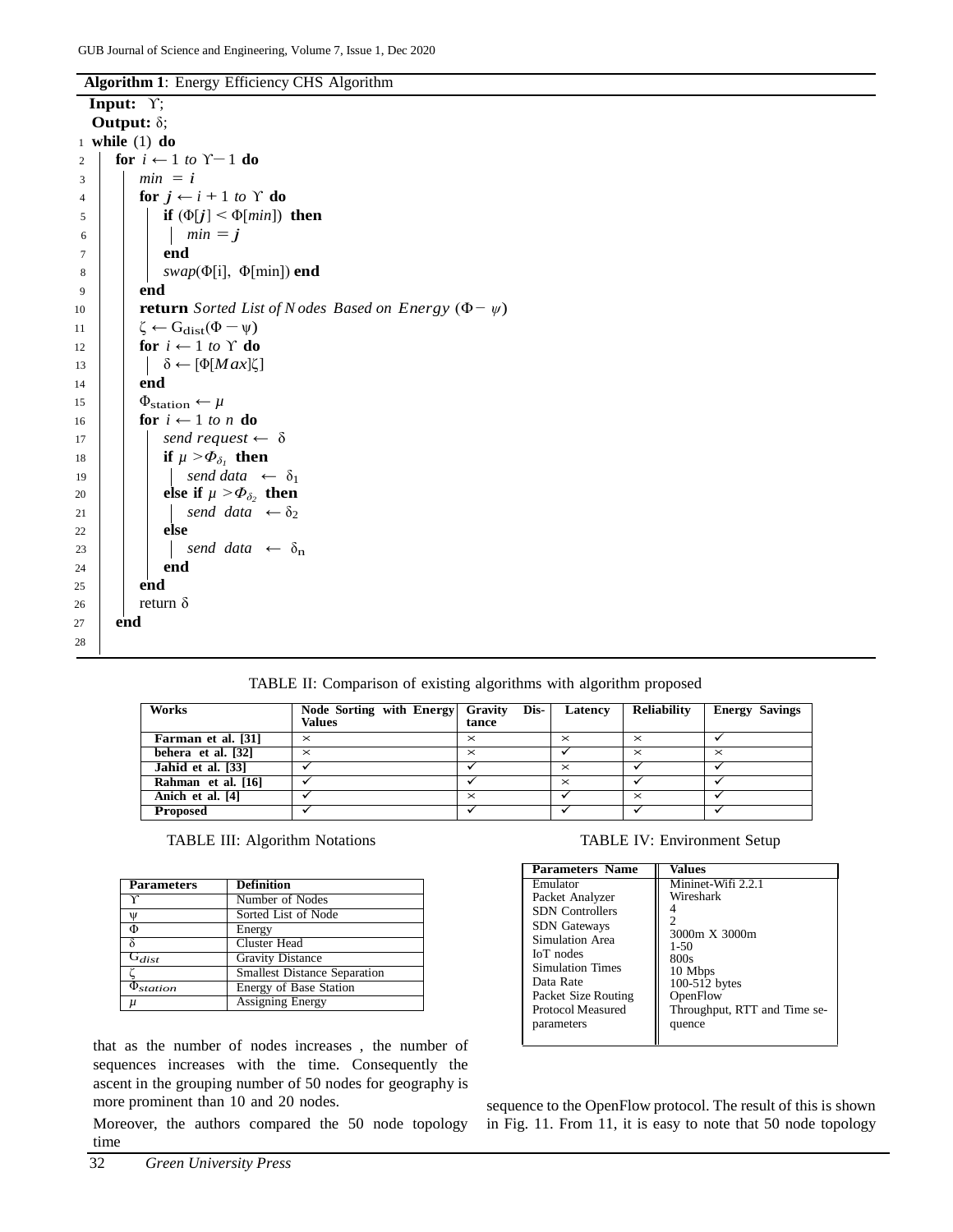

Fig. 6: Throughput Comparison with respect to 15, 30 and 50 Nodes



Fig. 8: Round-Trip Delay Comparison with respect to 15, 30 and 50 Nodes



Fig. 10: Time Sequence Comparison with respect to 15, 30, and 50 Nodes

provides a smoother time sequence compared to the existing network topology.



Fig. 7: Average Throughput Comparison for 50 (Proposed) Nodes with respect to Extended MINA



Fig. 9: Round-Trip Delay Comparison for 50 (Proposed) Nodes with respect to OF-based Protocol



Fig. 11: Time Sequence Comparison for 50 (Proposed) Nodes with respect to OF-based Protocol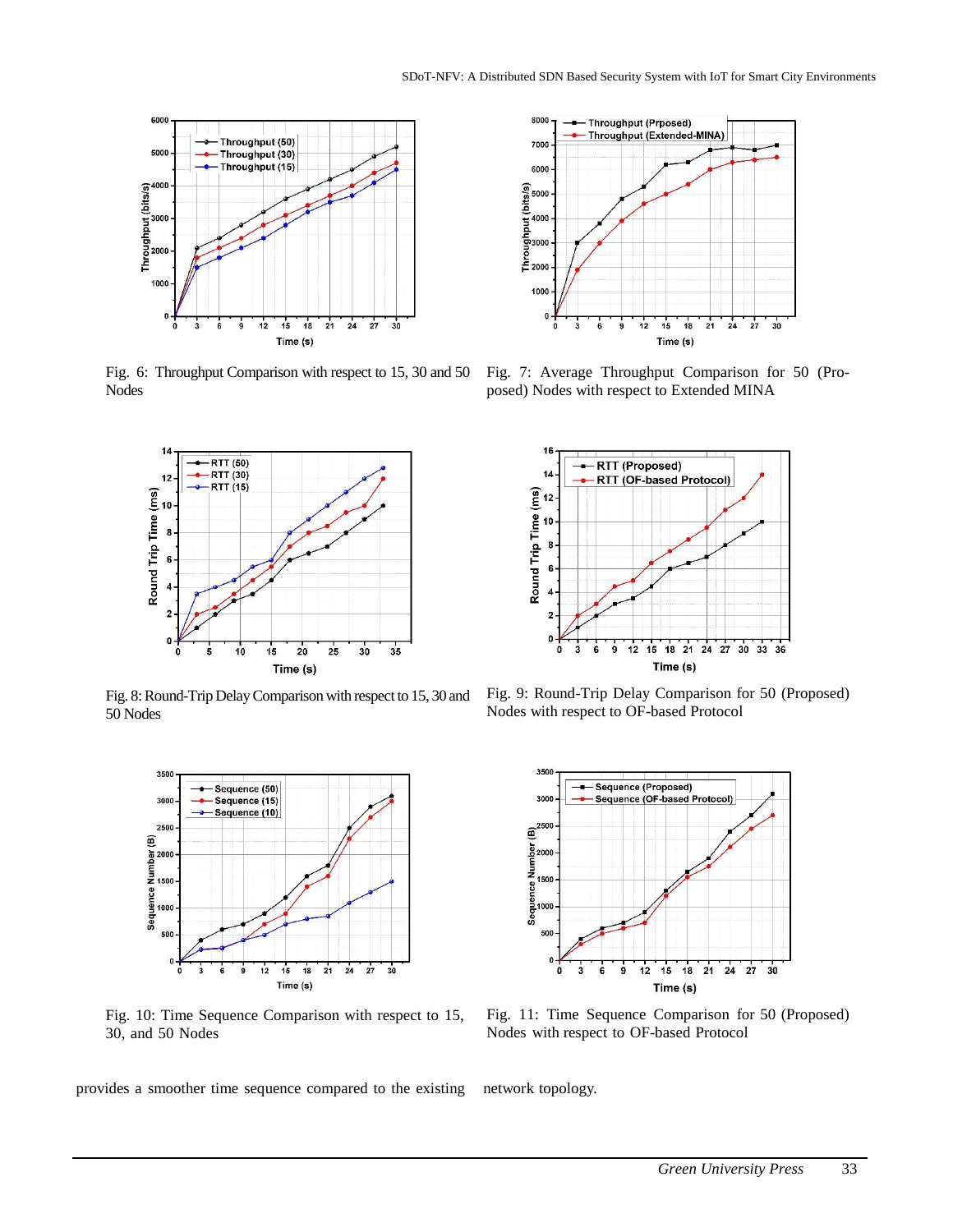GUB Journal of Science and Engineering, Volume 7, Issue 1, Dec 2020

#### VI. CONCLUSION

The technology of the IoT and SDN is still new, and the norms of wellbeing and administration are currently being worked on.

Only a few researchers have addressed some problems in SDN-IoT. Focused on that thought, authors have introduced an effective, safe SDN-IoT model for smart cities using NFV. Multiple distributed controllers have suggested enhancing availability, integrity, safety, confidentiality, authentication, implementation of policies, mitigation, management, and protection overall. In addition, SDN provides an efficient, stable , reliable and versatile IoT solution. Lastly, we introduced the concept of NFV which enhances the network lifetime with power consumption. After all, under the SDN network, overall architecture has regulated that it gets each layer of the system. Furthermore, the proposed architecture can also be used in the implementation of more procedures in the future. But our proposed distributed controller architecture will be excessive congestion and workload problems with routing. But presentday high-speed devices can mitigate this problem.

#### ACKNOWLEDGEMENT

This work was supported in part by the Center for Research, Innovation, and Transformation (CRIT) of Green University of Bangladesh (GUB).

#### **REFERENCES**

- [1] H. Rajab and T. Cinkelr, "Iot based smart cities," in 2018 international symposium on networks, computers and communications (ISNCC). IEEE, 2018, pp. 1–4.
- [2] Z. A. Al-Sharif, M. I. Al-Saleh, L. M. Alawneh, Y. I. Jararweh, and B. Gupta, "Live forensics of software attacks on cyber–physical systems," Future Generation Computer Systems, vol. 108, pp. 1217– 1229, 2020.
- [3] K. Kalkan and S. Zeadally, "Securing internet of things (iot) with software defined networking (sdn)," IEEE Communications Magazine, no. 99, pp. 1–7, 2017.
- [4] A. Rahman, M. K. Nasir, Z. Rahman, A. Mosavi, S. Shahab, and B. Minaei-Bidgoli, "Distblockbuilding: A distributed blockchain-based sdn-iot network for smart building management," IEEE Access, 2020.
- [5] S. Din, M. M. Rathore, A. Ahmad, A. Paul, and M. Khan, "Sdiot: Software defined internet of thing to analyze big data in smart cities,' in 2017 IEEE 42nd Conference on Local Computer Networks Workshops (LCN Workshops). IEEE, 2017, pp. 175–182.
- [6] A. Prajapati, A. Sakadasariya, and J. Patel, "Software defined network: Future of networking," in 2018 2nd International Conference on Inventive Systems and Control (ICISC). IEEE, 2018, pp. 1351–1354.
- [7] M. Gheisari, G. Wang, W. Z. Khan, and C. Fernandez-Campusano, "A context-aware privacy-preserving method for iot-based smart city using software defined networking," Computers & Security, vol. 87, p. 101470,2019.
- [8] M. Gheisari, G. Wang, S. Chen, and H. Ghorbani, "Iot-sdnpp: a method for privacy-preserving in smart city with software defined networking,' in International Conference on Algorithms and Architectures for Parallel Processing. Springer, 2018, pp. 303-312. Springer, 2018, pp. 303–312.
- [9] A. Rego, L. Garcia, S. Sendra, and J. Lloret, "Software defined network- based control system for an efficient traffic management for emergency situations in smart cities," Future Generation Computer Systems, vol. 88, pp. 243–253,2018.
- [10] S. K. Tayyaba, M. A. Shah, O. A. Khan, and A. W. Ahmed, "Software defined network (sdn) based internet of things (iot): A road ahead," in Proceedings of the International Conference on Future Networks and Distributed Systems. ACM, 2017, p. 10.
- [11] O. Flauzac, C. Gonzalez, A. Hachani, and F. Nolot, "Sdn based architecture for iot and improvement of the security," in Advanced Information Networking and Applications Workshops (WAINA), 2015 IEEE 29th International Conference on. IEEE, 2015, pp. 688–693.
- [12] C. Vandana, "Security improvement in iot based on software defined networking (sdn)," International Journal of Science, Engineering and Technology Research (IJSETR), vol. 5, no. 1, pp. 2327–4662, 2016.
- [13] A. M. Zarca, J. B. Bernabe, R. Trapero, D. Rivera, J. Villalobos, A. Skarmeta, S. Bianchi, A. Zafeiropoulos, and P. Gouvas, "Security management architecture for nfv/sdn-aware iot systems," IEEE Internet of Things Journal, vol. 6, no. 5, pp. 8005–8020, 2019.

[14] I. Farris, T. Taleb, Y. Khettab, and J. Song, "A survey on emerging sdn and nfv security mechanisms for iot systems," IEEE Communications Surveys & Tutorials, vol. 21, no. 1, pp. 812–837, 2018.

- [15] M. Alenezi, K. Almustafa, and K. A. Meerja, "Cloud based sdn and nfv architectures for iot infrastructure," Egyptian Informatics Journal, vol. 20, no. 1, pp. 1–10, 2019.
- [16] A. Rahman, M. J. Islam, F. A. Sunny, and M. K. Nasir, "Distblocksdn: A distributed secure blockchain based sdn-iot architecture with nfv implementation for smart cities," in 2019 2nd International Conference on Innovation in Engineering and Technology (ICIET), 2019, pp. 1–6.
- [17] M. J. Islam, M. Mahin, S. Roy, B. C. Debnath, and A. Khatun, "Distblacknet: A distributed secure black sdn-iot architecture with nfv implementation for smart cities," in 2019 International Conference on Electrical, Computer and Communication Engineering (ECCE). IEEE, 2019, pp. 1–6.
- [18] D. Sinh, L.-V. Le, B.-S. P. Lin, and L.-P. Tung, "Sdn/nfv—a new approach of deploying network infrastructure for iot," in 2018 27th Wireless and Optical Communication Conference (WOCC). IEEE, 2018, pp. 1–5.
- [19] K. Almustafa and M. Alenezi, "Cost analysis of sdn/nfv architecture over 4g infrastructure," Procedia computer science, vol. 113, pp. 130– 137, 2017.
- [20] B. K. Mukherjee, M. S. I. Pappu, M. J. Islam, and U. K. Acharjee, "An sdn based distributed iot network with nfv implementation for smart cities," 2020.
- [21] A. M. Zarca, M. Bagaa, J. B. Bernabe, T. Taleb, and A. F. Skarmeta, "Semantic-aware security orchestration in sdn/nfv-enabled iot systems," Sensors, vol. 20, no. 13, p. 3622, 2020.
- [22] H. Arasteh, V. Hosseinnezhad, V. Loia, A. Tommasetti, O. Troisi, M. Shafie-Khah, and P. Siano, "Iot-based smart cities: a survey," in 2016 IEEE 16th International Conference on Environment and Electrical Engineering (EEEIC). IEEE, 2016, pp. 1–6.
- [23] S. Bera, S. Misra, and A. V. Vasilakos, "Software-defined networking for internet of things: A survey," IEEE Internet of Things Journal, vol. 4, no. 6, pp. 1994–2008, 2017.
- [24] A. Rahman, M. J. Islam, M. Saikat Islam Khan, S. Kabir, A. I. Pritom, and M. Razaul Karim, "Block-sdotcloud: Enhancing security of cloud storage through blockchain-based sdn in iot network," in 2020 2nd International Conference on Sustainable Technologies for Industry 4.0 (STI), 2020, pp. 1–6.
- [25] A. Rahman, M. J. Islam, Z. Rahman, M. M. Reza, A. Anwar, M. A. Parvez Mahmud, M. K. Nasir, and R. M. Noor, "Distb-condo: Distributed blockchain-based iot-sdn model for smart condominium," IEEE Access, pp. 1–1, 2020.
- [26] A. Rahman, U. Sara, D. Kundu, S. Islam, M. J. Islam, M. Hasan, Z. Rahman, and M. K. Nasir, "Distb-sdoindustry: Enhancing security in industry 4.0 services based on distributed blockchain through software defined networking-iot enabled architecture," International Journal of Advanced Computer Science and Applications, vol. 11, no. 9, 2020. [Online]. Available: [http://dx.doi.org/10.14569/IJ](http://dx.doi.org/10.14569/)ACSA.2020.0110980
- [27] F. Callegati, W. Cerroni, C. Contoli, R. Cardone, M. Nocentini, and A. Manzalini, "Sdn for dynamic nfv deployment," IEEE Communications Magazine, vol. 54, no. 10, pp. 89–95, 2016.
- [28] S. Schaller and D. Hood, "Software defined networking architecture standardization," Computer Standards & Interfaces, vol. 54, pp. 197– 202, 2017.
- [29] M. Ojo, D. Adami, and S. Giordano, "A sdn-iot architecture with nfv implementation," in Globecom Workshops (GC Wkshps), 2016 IEEE. IEEE, 2016, pp. 1–6.
- [30] A. Rahman, M. J. Islam, A. Montieri, M. K. Nasir, M. M. Reza, S. S. Band, A. Pescapè, M. Hasan, M. Sookhak, and A. Mosavi, "Smartblocksdn: An optimized blockchain-sdn framework for resource management in iot," IEEE Access, pp. 1–1, 2021.
- [31] A. Ouhab, T. Abreu, H. Slimani, and A. Mellouk, "Energy-efficient clustering and routing algorithm for large-scale sdn-based iot monitoring," in ICC 2020-2020 IEEE International Conference on Communications (ICC). IEEE, 2020, pp. 1–6.
- [32] R. Duo, C. Wu, Y. Tsutomu, and Y. Ji, "Context-aware clustering for sdn enabled network," in 2020 IEEE 28th International Conference on Network Protocols (ICNP). IEEE, 2020, pp. 1–6.
- [33] A. Rahman, M. J. Islam, Z. Rahman, M. M. Reza, A. Anwar, M. P. Mahmud, M. K. Nasir, and R. M. Noor, "Distb-condo: Distributed blockchain-based iot-sdn model for smart condominium," IEEE Access, vol. 8, pp. 209 594–209 609, 2020.
- [34] Y. Wang and J. Bi, "A solution for ip mobility support in software defined networks," in 2014 23rd International Conference on Computer Communication and Networks (ICCCN). IEEE, 2014, pp. 1–8.